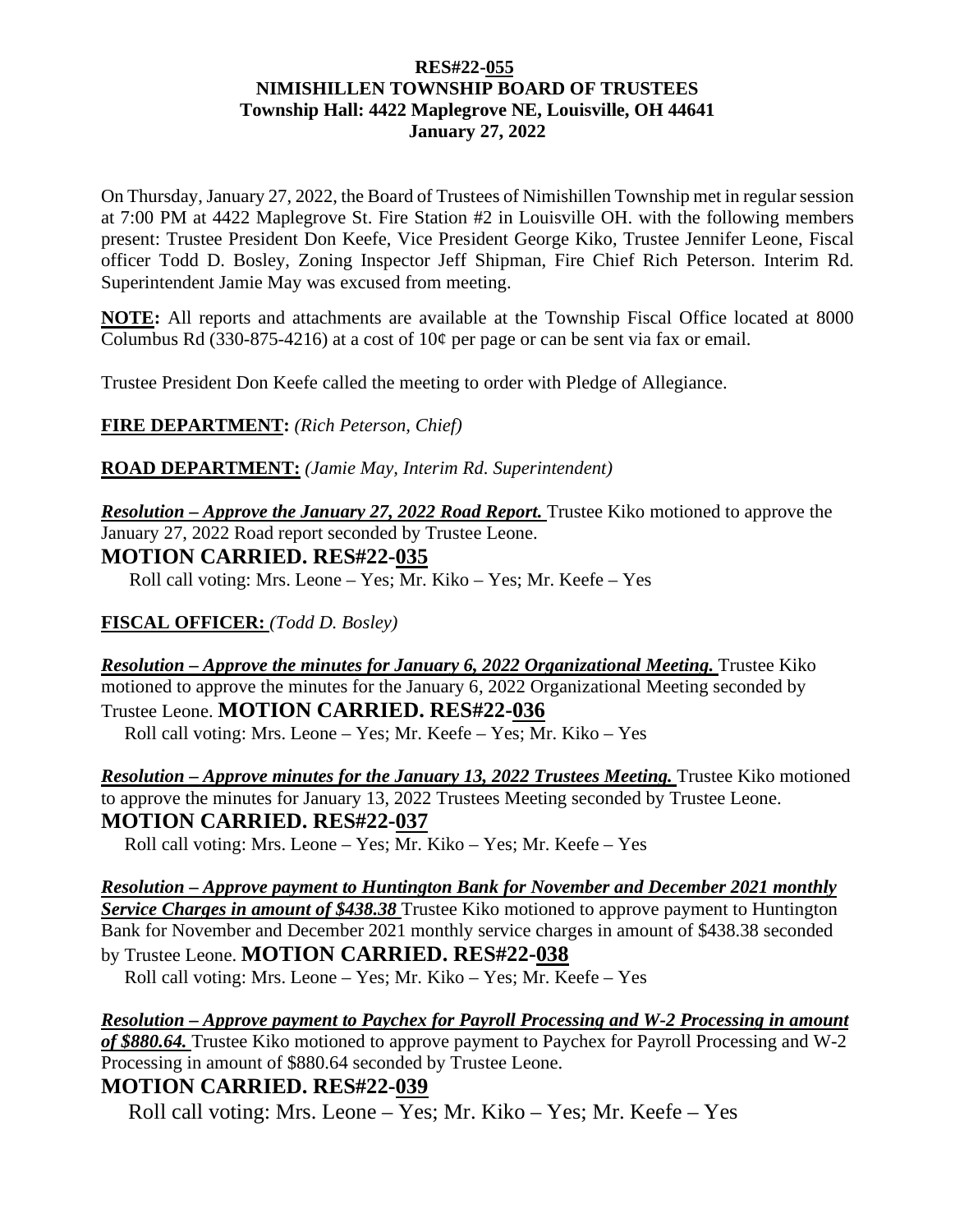### *Resolution – Approve refund payment to Aultcare for a Resident overpayment on a claim*

*processed by Ohio Billing in amount of \$372.04.* **Trustee Kiko motioned to approve refund** payment to Aultcare for a Resident overpayment on a claim processed by Ohio Billing seconded by Trustee Leone. **MOTION CARRIED. RES#22-040** 

Roll call voting: Mrs. Leone – Yes; Mr. Keefe – Yes; Mr. Kiko - Yes

### **ZONING:** *(Jeff Shipman, Zoning Inspector)*

*Resolution – Approve the January 27, 2022 Zoning Report.* Trustee Kiko motioned to approve the January 27, 2022 Zoning report seconded by Trustee Leone. **MOTION CARRIED. RES#22-041** 

Roll call voting: Mrs. Leone – Yes; Mr. Kiko – Yes; Mr. Keefe – Yes

*Resolution – Approve to waive the 2022 Conditional Use Permit Yearly Fee. Trustee Kiko* motioned to approve to waive the 2022 Conditional Use Permit Yearly Fee seconded by Trustee Leone. **MOTION CARRIED. RES#22-042** 

Roll call voting: Mrs. Leone – Yes; Mr. Kiko – Yes; Mr. Keefe – Yes

*Resolution – Accept requested Map Amendment for K&K Enterprises; Parcel# 33-07745 (Daisy Street and Broadway Ave) from R-1 to R-2.* Trustee Leone motioned to accept requested Map Amendment for K&K Enterprises: Parcel # 33-07745 (Daisy St. and Broadway Ave.) from R-1 to R-2 seconded by Trustee Keefe. **MOTION CARRIED. RES#22-043**  Roll call voting: Mrs. Leone – Yes; Mr. Keefe – Yes; Mr. Kiko - Abstained

*Resolution – Accept requested Map Amendment for K&K Enterprises; Parcel# 33-09224 at 4175 Fargo Ave.* Trustee Leone motioned to accept requested Map Amendment for K&K Enterprises; Parcel# 33-09224 (4175 Fargo Ave.) back of lot from R-1 to B-3 seconded by Trustee Keefe. **MOTION CARRIED. RES#22-044** 

Roll call voting: Mrs. Leone – Yes; Mr. Keefe – Yes; Mr. Kiko - Abstained

# **CONCERNS OF CITIZENS:**

**TRUSTEES:** *(Don Keefe, George Kiko, Jennifer Leone)* 

*Resolution – Adjourn meeting.* Trustee Kiko motioned to adjourn meeting seconded by Trustee Leone. **MOTION CARRIED. RES#22-045** 

Roll call voting: Mrs. Leone – Yes; Mr. Keefe – Yes; Mr. Kiko – Yes

ATTEST: Todd D. Bosley, Fiscal Officer Donald E. Keefe, President

\_\_\_\_\_\_\_\_\_\_\_\_\_\_\_\_\_\_\_\_\_\_\_\_\_\_\_\_\_\_\_\_\_\_\_\_ \_\_\_\_\_\_\_\_\_\_\_\_\_\_\_\_\_\_\_\_\_\_\_\_\_\_\_\_\_\_\_\_\_\_\_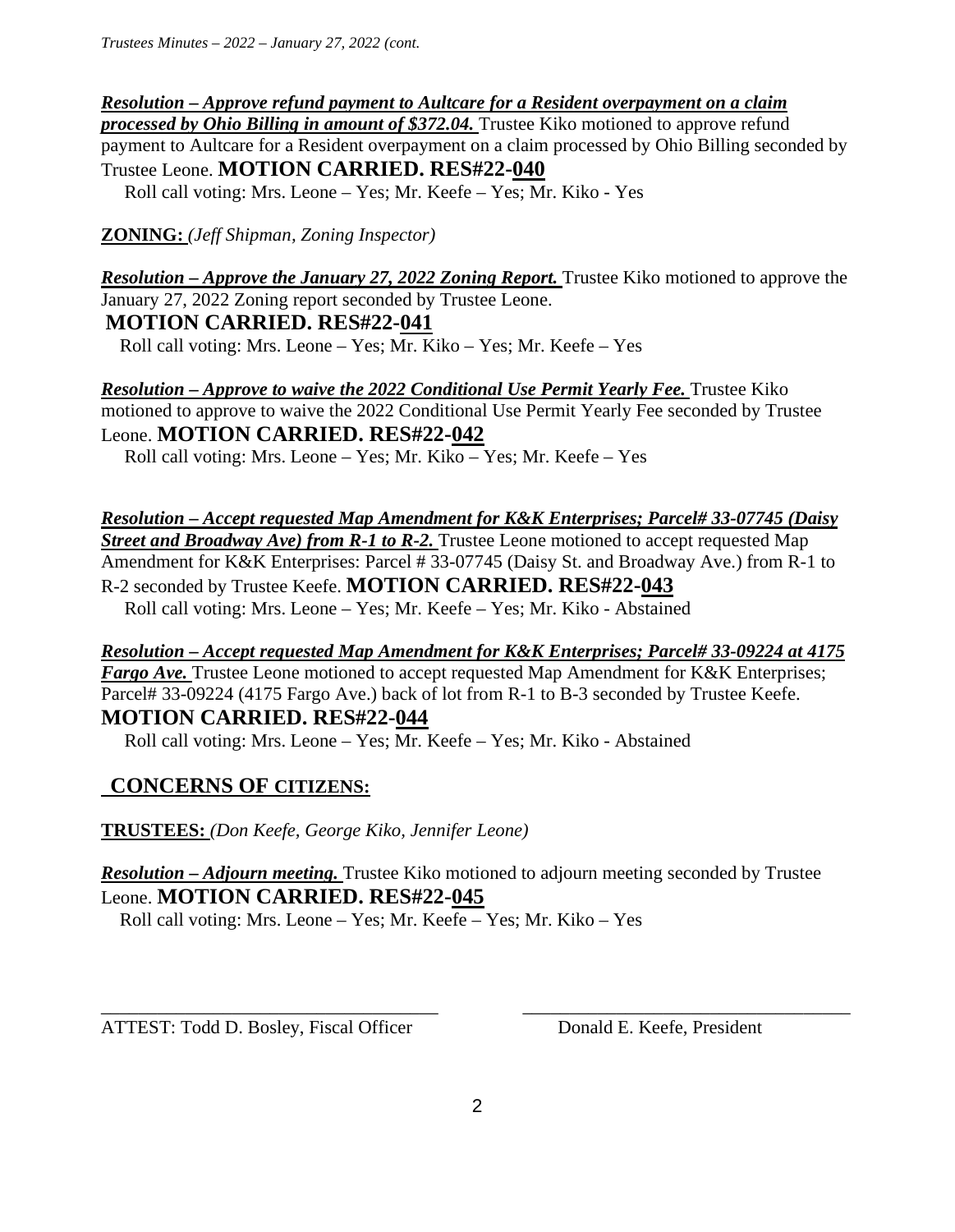George P. Kiko, Vice President

 Jennifer L. Leone, Trustee Nimishillen Township Board of Trustees

*Minutes-Trustees: Trustees minutes – 2022 January 27,* 

 $\overline{\phantom{a}}$  , which is a set of the contract of the contract of the contract of the contract of the contract of the contract of the contract of the contract of the contract of the contract of the contract of the contract

 $\overline{\phantom{a}}$  , and the contract of the contract of the contract of the contract of the contract of the contract of the contract of the contract of the contract of the contract of the contract of the contract of the contrac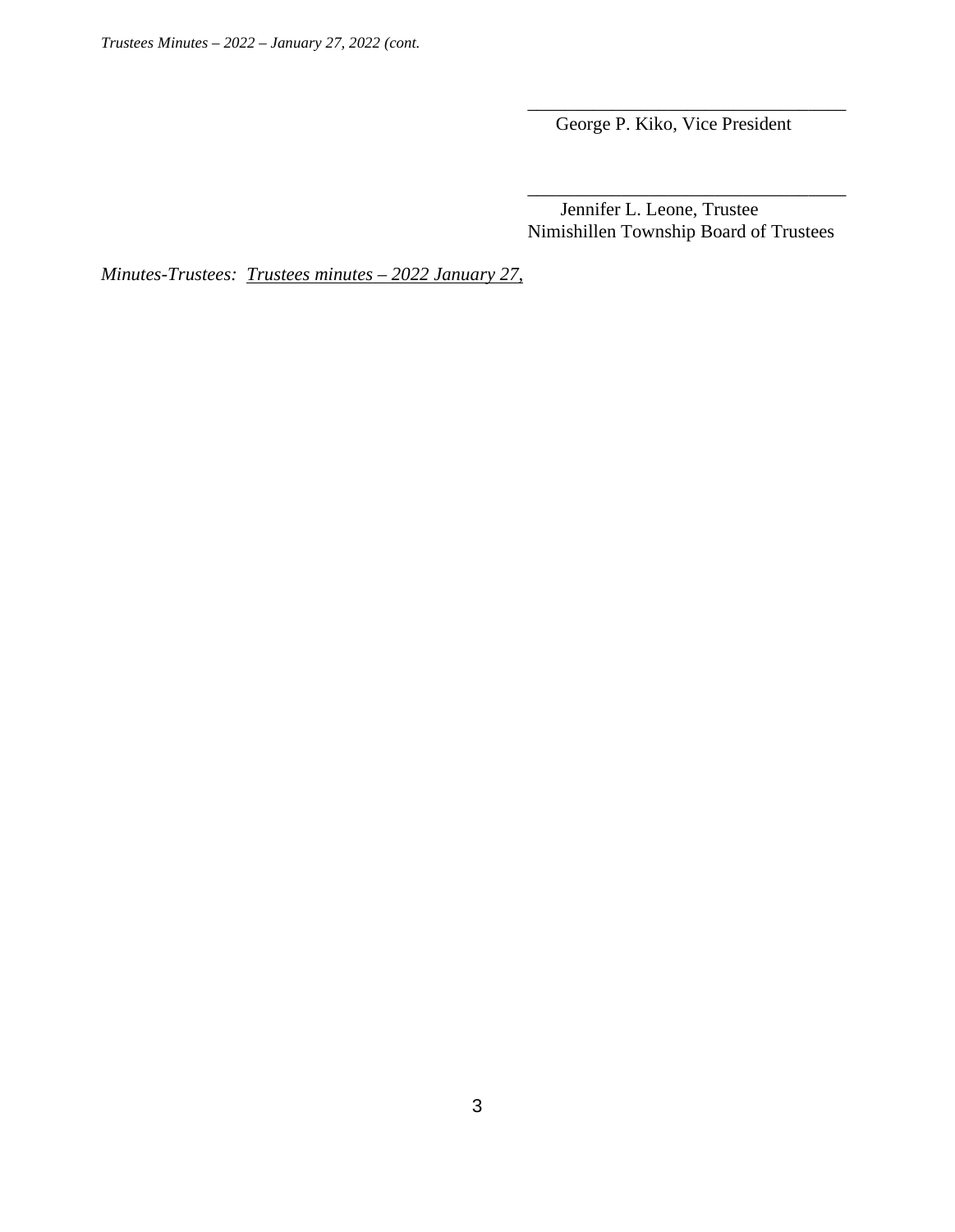*Trustees Minutes – 2022 – January 27, 2022 (cont.*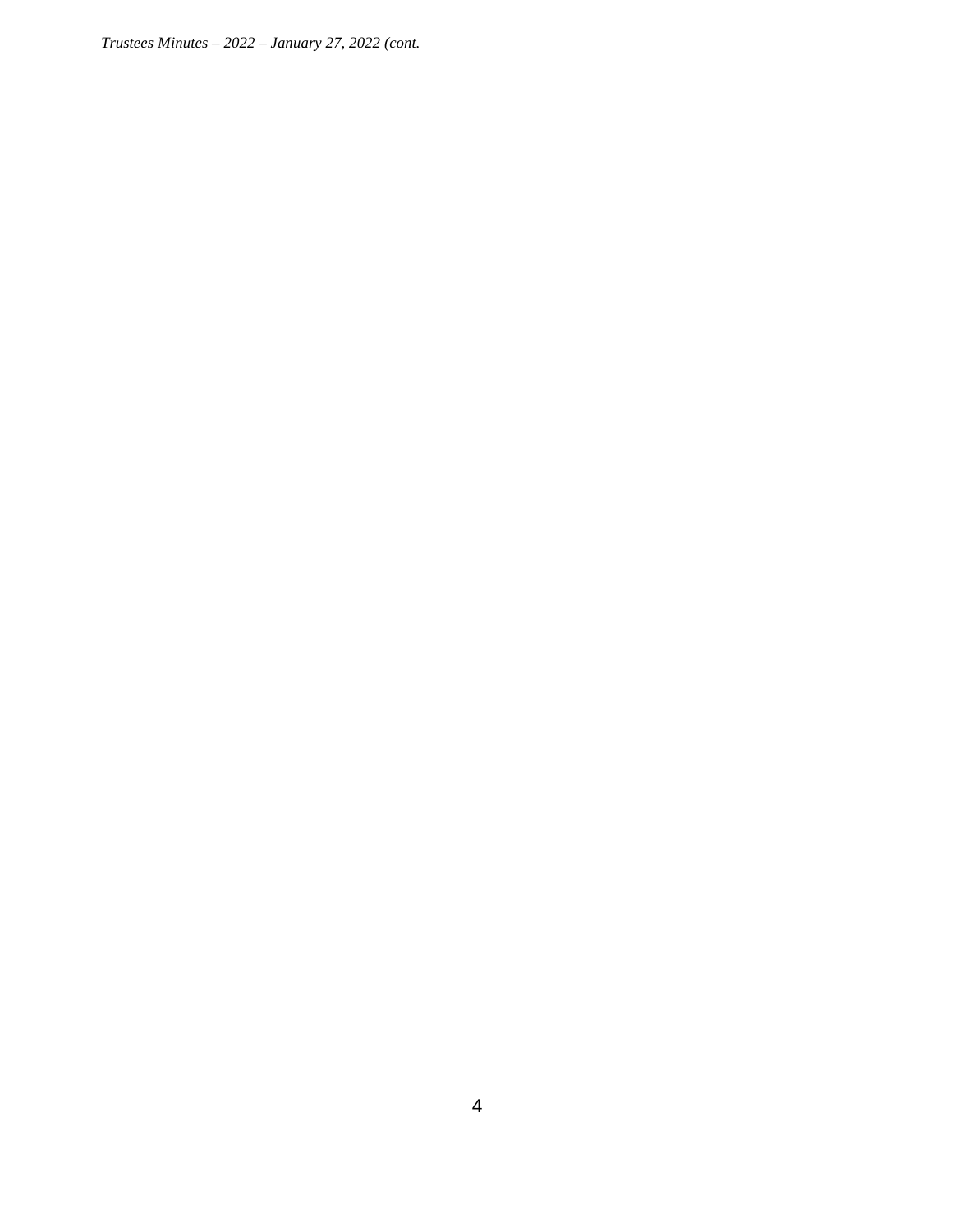*Trustees Minutes – 2022 – January 27, 2022 (cont.*